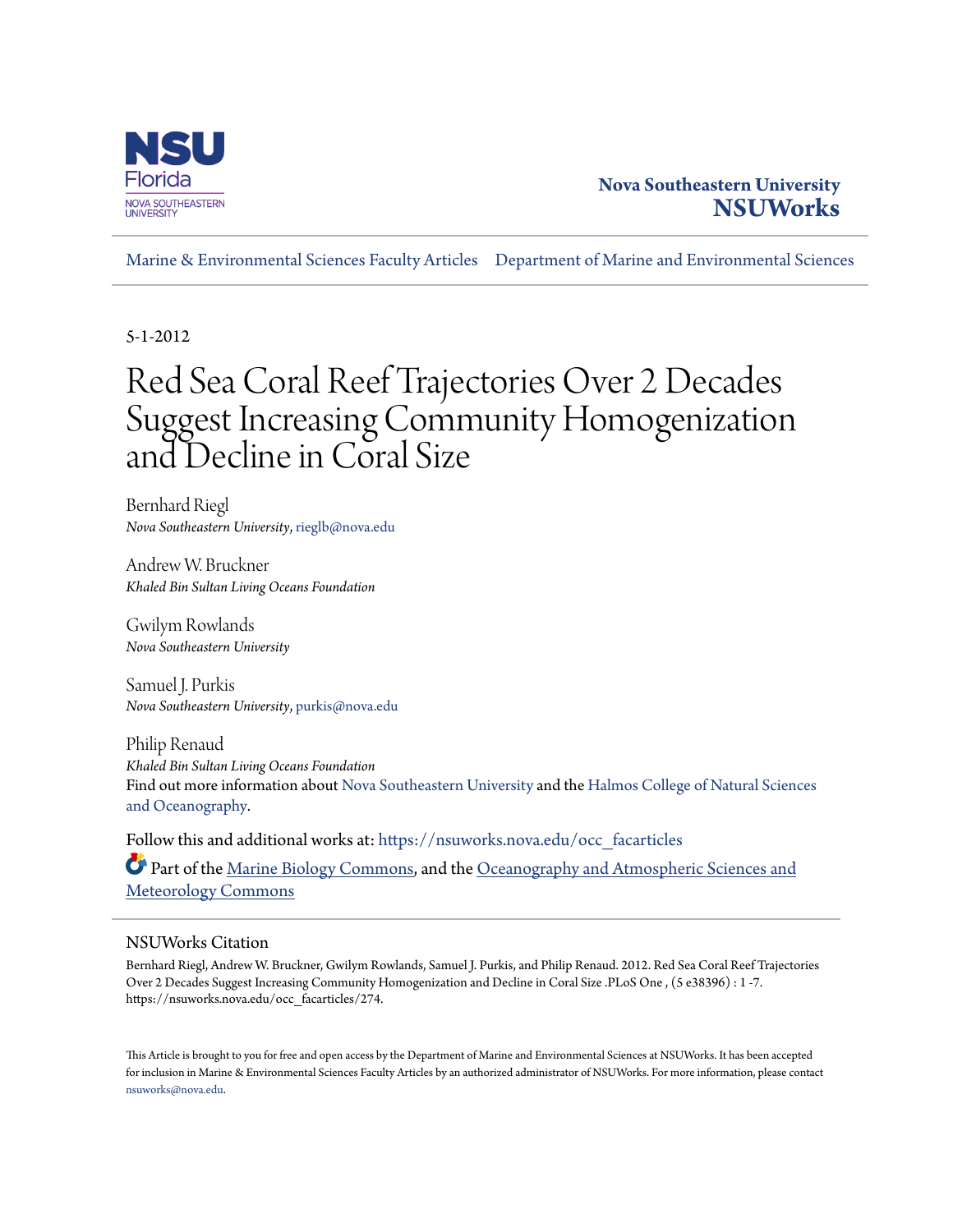## Red Sea Coral Reef Trajectories over 2 Decades Suggest Increasing Community Homogenization and Decline in Coral Size

### Bernhard M. Riegl<sup>1</sup>\*, Andrew W. Bruckner<sup>2</sup>, Gwilym P. Rowlands<sup>1</sup>, Sam J. Purkis<sup>1</sup>, Philip Renaud<sup>2</sup>

1 National Coral Reef Institute, Nova Southeastern University, Dania Beach, Florida, United States of America, 2 Khaled bin Sultan Living Oceans Foundation, Landover, Maryland, United States of America

#### Abstract

Three independent line intercept transect surveys on northern Red Sea reef slopes conducted in 1988/9 and 1997/8 in Egypt and from 2006–9 in Saudi Arabia were used to compare community patterns and coral size. Coral communities showed scale-dependent variability, highest at fine spatial and taxonomic scale (species-specific within and among reef patterns). At coarser scale (generic pattern across regions), patterns were more uniform (regionally consistent generic dominance on differently exposed reef slopes and at different depths). Neither fine- nor coarse-scale patterns aligned along the sampled 1700 km latitudinal gradient. Thus, a latitudinal gradient that had been described earlier from comparable datasets, separating the Red Sea into three faunistic zones, was no longer apparent. This may indicate subtle changes in species distributions. Coral size, measured as corrected average intercept of corals in transects, had decreased from 1997 to 2009, after having remained constant from 1988 to 1997. Recruitment had remained stable (~12 juvenile corals per m<sup>2</sup>). Size distributions had not changed significantly but large corals had declined over 20 years. Thus, data from a wide range of sites taken over two decades support claims by others that climate change is indeed beginning to show clear effects on Red Sea reefs.

Citation: Riegl BM, Bruckner AW, Rowlands GP, Purkis SJ, Renaud P (2012) Red Sea Coral Reef Trajectories over 2 Decades Suggest Increasing Community Homogenization and Decline in Coral Size. PLoS ONE 7(5): e38396. doi:10.1371/journal.pone.0038396

Editor: John Murray Roberts, Heriot-Watt University, United Kingdom

Received March 8, 2012; Accepted May 9, 2012; Published May 31, 2012

Copyright: © 2012 Riegl et al. This is an open-access article distributed under the terms of the Creative Commons Attribution License, which permits unrestricted use, distribution, and reproduction in any medium, provided the original author and source are credited.

Funding: The previous funding source was the Khlaed bin Sultan Living Oceans Foundation, www.livingoceansfoundation.org. There are no current external funding sources for this study. The funders had no role in study design, data collection and analysis, decision to publish, or preparation of the manuscript.

Competing Interests: The authors have declared that no competing interests exist.

\* E-mail: rieglb@nova.edu

#### Introduction

Climate change is a major threat to the future of the world's coral reefs [1] and reports from the Red Sea suggest that coral growth has slowed [2]. In general, it has been suggested that coral communities may change in future [1] and that many coral species may disappear [3], which may result in more homogenous coral communities [4]. Such scenarios provide testable hypotheses against long-term datasets. The Red Sea's location provides a convenient gradient for studies of latitude-dependent global-scale impacts, such as acidification and ocean heat-content. Also significant local impacts have occurred due to rapid human population growth and urbanization, coastal construction, tourism, reef over-usage [5,6] and destructive fisheries [7].

We sampled along a 1700 km gradient from the Gulf of Suez with some of the northernmost reefs in the western Indo-Pacific, to the Farasan Islands of tropical latitude in southern Saudi Arabia (Fig. 1). The Red Sea contains a typical Indo-Pacific fauna with many peripheral endemics [8,9] and a N-S gradient in species richness and community diversification was described [9]. It is a data rich environment, with reef studies dating to the  $18<sup>th</sup>$  century and assessment and monitoring work since the 1970s [5,9,10,11,12,13,14,15,16,17,18,19,20,21,22] that is useful for comparison.

In the present paper, we evaluate several datasets obtained along the length of the Red Sea by the same researchers over the span of two decades. This rich dataset allows exploration of patterns driven either by spatial or temporal determinants. We examine characteristics of areas sampled at different times, different latitudes to see whether described gradient and patterns [8,9,15,18,22] remain observable or whether intervening impacts (bleaching events, crown-of-thorns starfish outbreaks, increased coastal construction and pollution, increased fisheries, etc.) caused changes.

#### Results

Analyses included 193 transects from a total of 63 sites grouped in four regions (Fig. 1) that were evaluated over a 20-year time span. Absolute species richness recorded in any given transect ranged from 1 to 23 species. Richest transects were found in the Farasan Islands (18–23 spp.) and the Egyptian Northern Islands at Gubal saghir (18 spp.). The naturally most depauperate transects were from the Gulf of Suez, shallow fringing reef crests near Hurghada and in the Farasan Islands (only Stylophora pistillata). In the Farasan Islands, Farasan Banks and the Yanbu area, predation by the crown-of-thorns-starfish (COTS, Acanthaster planci) had denuded some reefs prior to sampling and only very few, or single, species and/or colonies were encountered (Diploastrea heliopora as the most frequently remaining coral). Species dominance of surviving corals reflected the taste of the predator [23] or chance escape, but not ecological differentiation. The Gulf of Suez reefs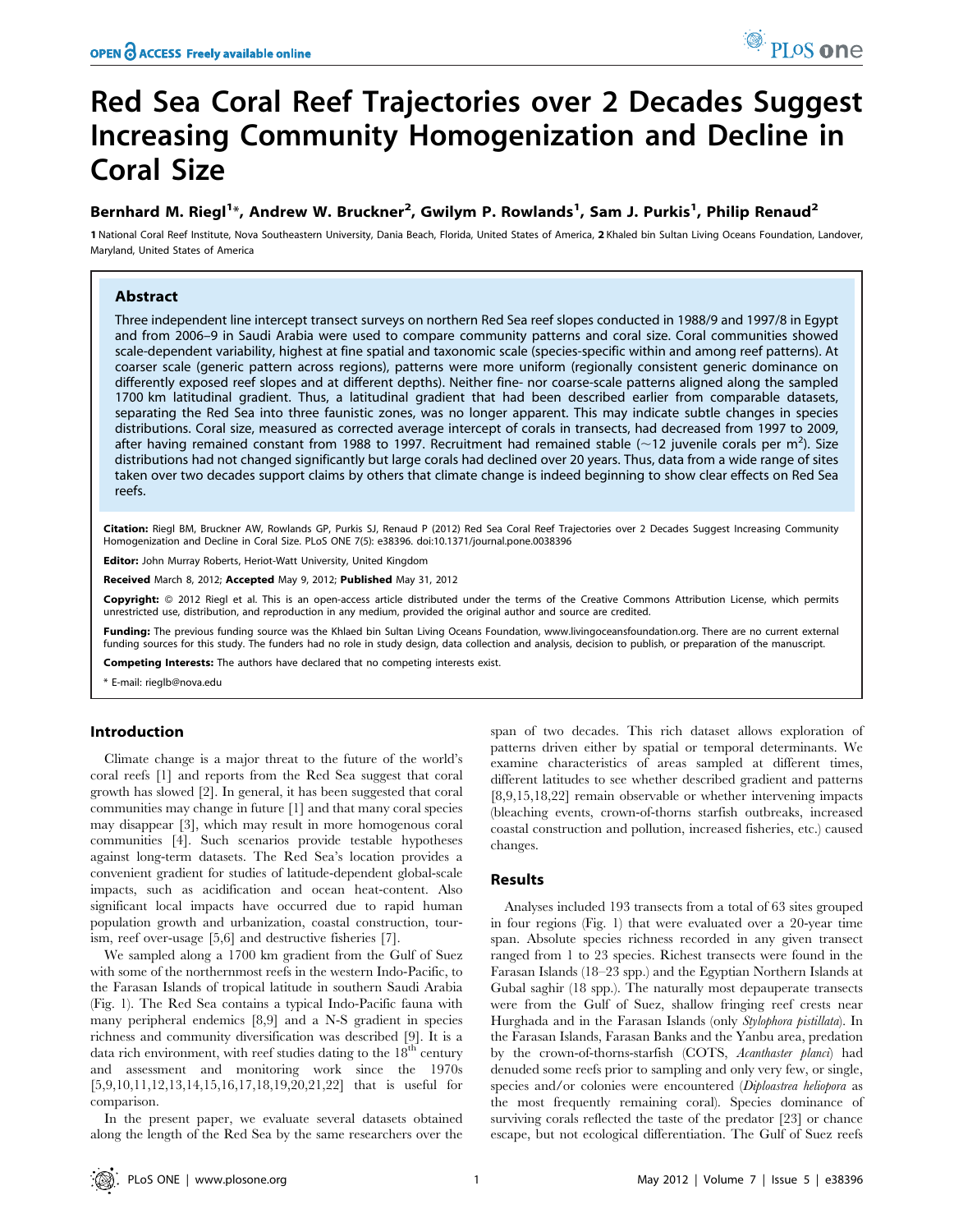

Figure 1. Location of sampling sites in the Red Sea. Red stars = transect surveys 2006, 2008, 2009; blue crosses = transect surveys 1988, 1989, 1997; green crosses = squares of 1997. Sites in Egypt from the Gulf of Suez to Ras Banas from [5,18,20]; Sites in Sudan (purple circles) from [13,17,26] were used to compare validity of results. doi:10.1371/journal.pone.0038396.g001

were unique within the samples and different in community and geological structure [20] and therefore formed a natural outlier in the dataset.

The Farasan Islands had the richest fauna (Fig. 2). Differences between the exhaustively sampled Farasan Banks and Northern Islands suggest that there indeed exists a decreasing gradient in species richness from the southern into the northern Red Sea. Transects in the present study recorded 139 species, which is more than recorded in the faunistic analysis by [9] (121 spp.), and about half of the 159 spp. reported from Saudi Arabia by [8]. This discrepancy was the result of us (a) lumping closely related species that could not be unequivocally distinguished in the field, (b) use of a taxonomy [9] that recognizes fewer species than [8,24] in order to maintain compatibility with our 1988 dataset, (c) the limited number of habitats represented in the samples (concentrating on ocean-facing offshore sites, following [9]), and (d) the fact that exhaustive sampling for rarer species was not undertaken (in contrast, a specific goal of [8]). The most frequent and therefore ecologically most important (or most dominant) species as well as the widely distributed rare species were indeed captured by our analyses. Many more rare than common species were found which is shown by only 21 species contributing  $>1\%$  of total intercept in all areas (Fig. 2). The dominant species were the major zoneformers: Porites lutea (dominating leeward reef crests and slopes, but common everywhere), Stylophora pistillata (dominating shallow areas, but common everywhere), P. (Synaraea) rus (dominant on reef slopes and in coral carpets), Millepora dichotoma (dominant in semi- and current-exposed areas everywhere) and Acropora cytherea (dominant on wave-exposed reef-slopes) in Saudi Arabia, A. hemprichii and A. valida in Egypt. Within each sampling area, the composition of locally dominant species varied (table 1).

Clustering of datasets inclusive of all data from all regions (obtained in 1988/9, 1997, 2006–9 from Egypt and Saudi Arabia) showed consistency at optimal clusters level determined by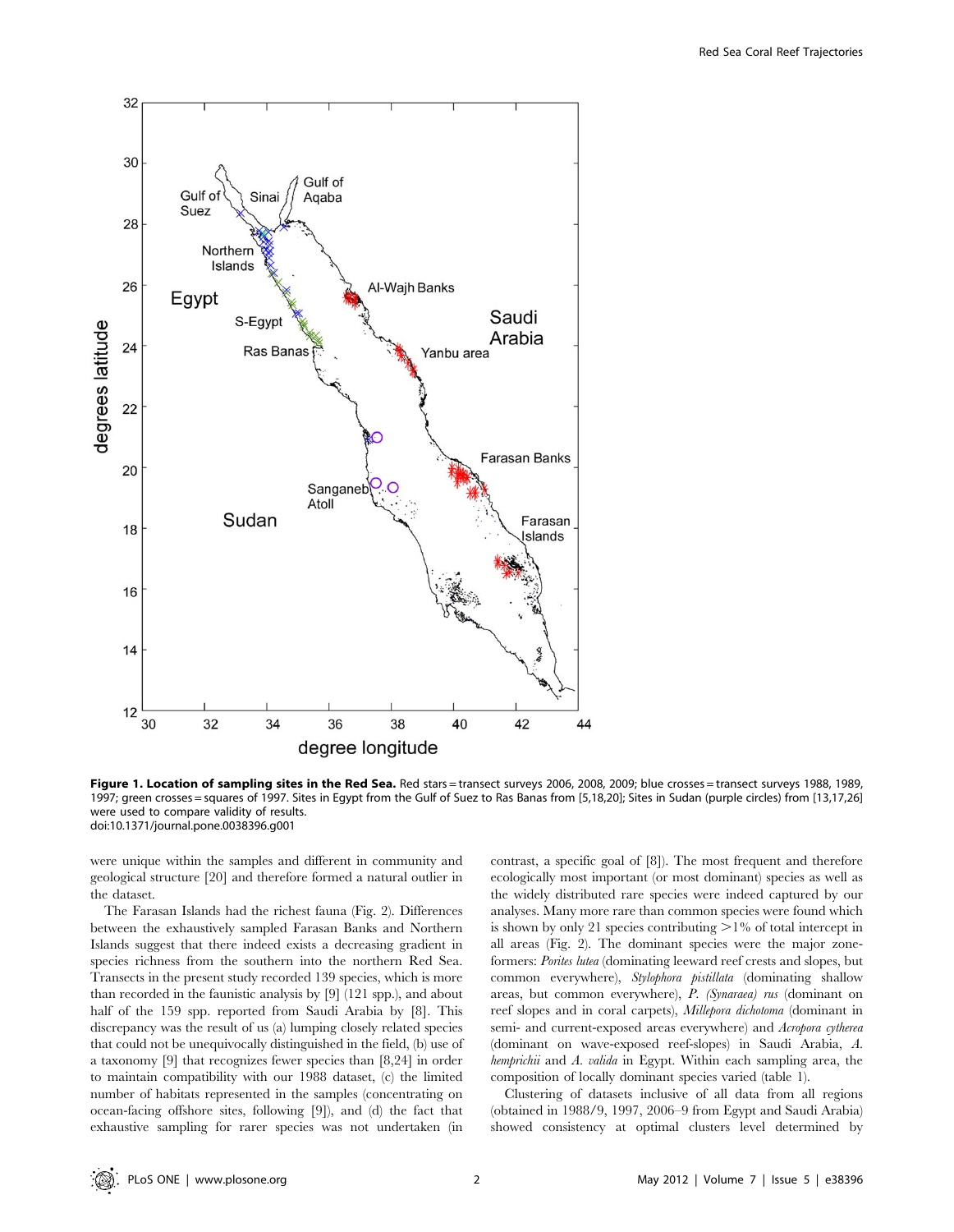

Figure 2. (a) Variation of recorded species richness among sites. (b) Abundance distribution (log) of the 21 most common  $(>1\%$  of total species occurrences) species encountered in all transects ranked by their relative contribution to total intercept. The species constributing most to total intercept was Porites lutea (Table 1). No significant differences ( $X^2 = 2.6$ , df = 15, p>0.25) (c) Size distribution of individual intercepts. No significant differences ( $X^2$  = 0.14, df = 18, p $>$ 0.25). doi:10.1371/journal.pone.0038396.g002

maximizing the cophenetic index. No separation of samples into unique clusters according to year of sampling occurred, suggesting temporal consistency of data and absence of a primarily temporally-determined pattern (i.e. transit along a successional gradient and/or significant degradation). In all analyses, clusters included transects from all sites (Fig. 3) and no regionally-unique clusters were formed, suggesting absence of a primarily spatiallydetermined pattern. These results were similar for datasets recording only presence/absence data or intercept values.

Analysis based on presence/absence data showed no separation of any site groups based purely on latitudinal position or year of sampling, suggesting that these were not the main factors determining variability. Use of the same clustering algorithm as in [9] failed to reproduce a similar pattern that differentiated samples from the northern, central, and southern Red Sea. Other clustering algorithms gave better-defined clusters, but these again included transects from all sites and did not arrange orderly along the latitudinal, neither the temporal, gradient. By computing squared Euclidian distance with Ward's method of linkage of loglog transformed species intercept data, twelve clusters were obtained of which one was unique to the Northern Islands, and two to the Farasan Islands. However, all other clusters included transects from all other sites (including the Northern and Farasan Islands) again failing to produce the clear latitudinal differentiation observed by [9]. This suggests that in our dataset, only specific environments but never entire reefs showed unique patterns based on variable species-abundances and presences. Clustering by untransformed proportional intercept of genera (all species summed to genus level), showed no difference among regions but suggested a gross community differentiation into windward Acropora slopes and leeward Porites slopes and coral carpets, as previously described from the region [9,13,16,17,18,19,20]. A mixed group of transects from semi-exposed Millepora-dominated sites and sites of mixed dominance had greater mean depth than the Acropora and Porites dominated clusters, but differences were not significant.

The pattern of clustering suggested high variability of community pattern on a fine scale (species-specific pattern within individual reefs or among reefs within a region) but absence of a consistent gradient across the entire study area. This means that coral communities in similar setting on nearby reefs could be characterized by a variety of species, but that most of these speciesspecific community differentiations were not unique to any region. Where unique communities were found, these only occurred in specific environments alongside more widespread community types on nearby reefs. On a coarser, generic level resolution, our dataset suggested more uniformity of pattern and the presence of relatively homogenous differentiation throughout the entire study

Table 1. Species with the highest intercept values and their relative contribution to overall cover.

| l Farasan Banks                                                        | Yanbu area                    | Al Wajh Bank                                 | <b>Farasan Islands</b>         | <b>Northern Islands</b>          | <b>Gulf of Suez</b>   | Overall                |
|------------------------------------------------------------------------|-------------------------------|----------------------------------------------|--------------------------------|----------------------------------|-----------------------|------------------------|
| Porites lutea (19%)                                                    | Pocillopra verrucosa<br>(27%) | Porites lutea (14%)                          | Porites lutea (20%)            | Porites lutea (19%)              | Stylophora pistillata | Porites lutea          |
| Porites (Synaraea) rus<br>(9%)                                         | Porites lutea (23%)           | Porites columnaris (12%)                     | Acropora clathrata (14%)       | Porites (Synaraea) rus -<br>(7%) |                       | Stylophora pistillata  |
| Acropora pharaonis (7%) Pocillopora damicornis Acropora forskali (10%) | (6%)                          |                                              | Acropora forskali (7%)         | Millepora dichotoma -<br>(7%)    |                       | Porites (Synaraea) rus |
| Acropora clathrata (6%) Acropora gemmifera                             | (5%)                          | Favia stelligera (6%)                        | Montipora monasteriata<br>(7%) | Acropora valida (6%) –           |                       | Millepora dichotoma    |
| Diploastrea heliopora<br>(6%)                                          |                               | Acropora lamarcki (4%)Acropora lamarcki (6%) | Acropora cytherea (4%)         | Acropora cytherea<br>(6%)        |                       | Acropora cytherea      |
|                                                                        |                               |                                              |                                |                                  |                       |                        |

The sampled sites in the Gulf of Suez were monospecific (not the case in all Gulf of Suez reefs). doi:10.1371/journal.pone.0038396.t001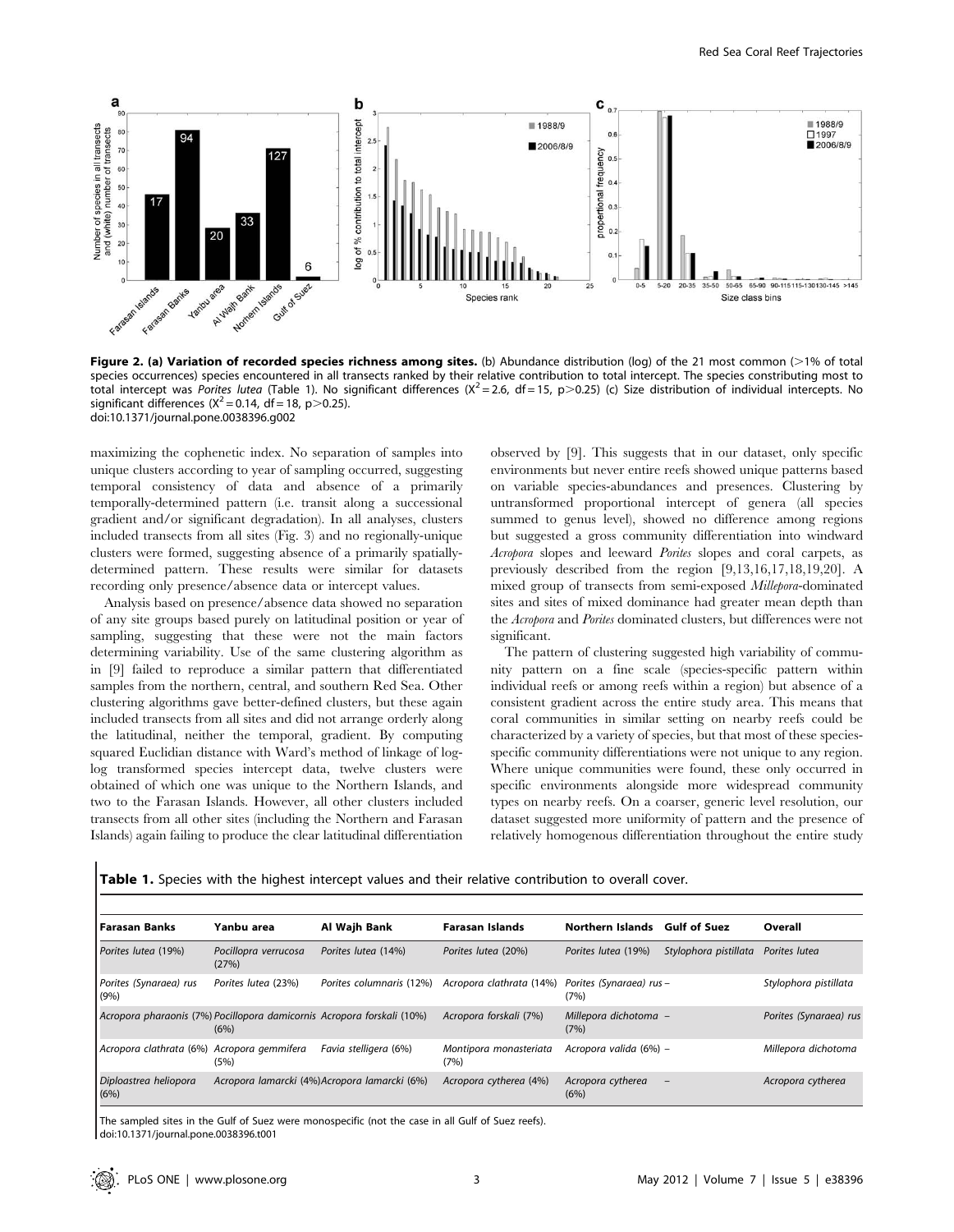

Figure 3. Grouping of transects based on species presence/absence. All clusters include transects from all geographic locations. Euclidian distance with Ward's method of linkage. doi:10.1371/journal.pone.0038396.g003

region. In combination, these findings hint at the potential loss of regionally unique patterns as previously observed by [9].

Comparisons of summary statistics between sampling areas and years show absence of statistically significant differences in either coral cover, untransformed coral intercept length as a proxy for coral size distribution, diversity or dominance indices (Fig. 4). There was a tendency for higher coral cover in the 1988/9 dataset than on sites in comparable latitude in 2008/9. Differences between shallow and deep sites were greater than differences among years or among sites. Significant differences in coral cover existed neither between the transect surveys nor in comparison with a dataset of  $2\times2$  m squares from 1997 (average cover  $40+/$  $-27\%$  S.D., which falls within the range measured in transects). Thus, neither a strong temporal nor latitudinal effect was evident.

Except in the Farasan Islands, coral cover was mostly higher on shallow reefs. Deep transects in the Egyptian Northern Islands (and data from  $2\times2$  m squares from the Gulf of Suez to Ras Banas) showed high coral cover on dense P. (Synaraea) rus and P. columnaris coral carpets (biostromes [19,20]). Similar habitats in the Saudi Red Sea had succumbed to bleaching and/or COTS outbreaks by 2008/9. Coral intercepts were highest in 1988/9 in the Egyptian Northern Islands and many particularly large colonies show as outlier values  $(\lambda, 4)$ . Absence of comparable values in the Saudi data from comparable habitats with comparable communities is considered an indication for loss of many large colonies, potentially due to the 1998 bleaching event. Average coral size calculated from corrected intercepts [25] suggested that it had declined (1988/9: 18.4 cm, 2008/9: 16.9 cm). The main reason for declining average chord-length of intercepted corals in 2008/9 was a noticeable reduction of large Porites and Acropora. Size distributions of intercepts did not change significantly from  $1988-1997-2008$  (Chi-square tests, p $>0.05$ ), since corals in the largest size-classes had always been rare (Fig. 2).

Average recruit density in the Farasan Banks in 2009 was 3.3+/  $-1.7$  S.D. juvenile corals ( $\leq$ 5 cm diameter) per sampling unit, suggesting  $13$  juvenile corals per m<sup>2</sup>. Absence of change in coral size distributions among surveys (Fig. 2b) may also be considered evidence for absence of changes in recruitment.

#### **Discussion**

Results from three reef assessments in the Red Sea over two decades suggest temporally consistent and scale-dependent community variability (higher at geographically and taxonomically fine scales) with overall little ordering along a latitudinal gradient as well as a decline in average coral size. While the former suggests potentially system-wide changes in comparison to previous findings [9], the latter is consistent with other studies suggesting impacts by past bleaching [26] and declined coral growth rates [2].

Our datasets were internally consistent, since all surveys were executed and evaluated by the same person using the same method (10-m-long line intercept transects). The adequacy of transect length had been tested [5,18] and was maintained throughout. But methods deviated from important comparative studies [8,9], that used a ''roving method'', estimating coral cover by eye while attempting to record species presence/absence to finest detail. However, the present study increased taxonomic resolution (139 against 121 species recorded in [9]) which therefore cannot be the cause for failure to detect the same latitudinal pattern with the same methods.

While [9,15,22] showed an ordering of community pattern from the Gulf of Suez to the central and southern Red Sea, absence of statistical groupings in the presently evaluated transects suggested absence of such an ordered gradient of communities throughout the length of the Red Sea. Even with the exact same analysis as in previous studies (hierarchical clustering using group average method based on Jaccard distance measure [9]), only many small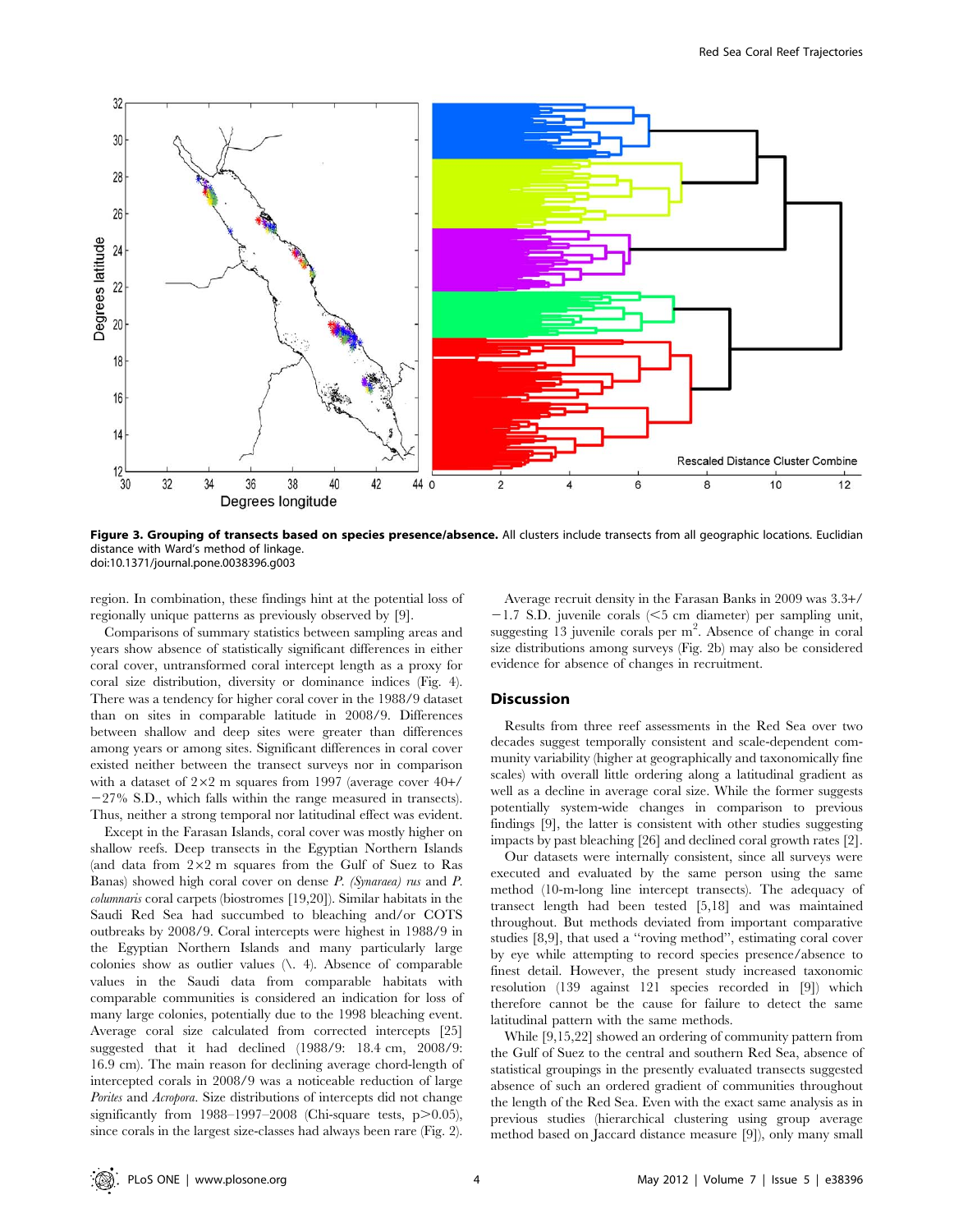#### shallow sites (<=12m)



Figure 4. Summary statistics of transects from each survey area (Northern Islands = 1988/9, 1997; Farasan Islands = 2006; Yanbu area and Al Wajh Banks = 2008; Farasan Banks = 2009). doi:10.1371/journal.pone.0038396.g004

clusters, unordered along the N-S gradient, could be obtained. Using a different method (hierarchical clustering using Ward's method based on squared Euclidian distance), groupings could be generated that at best separated extremes as subclusters of bigger groupings again containing transects from all regions. Such extremes were shallow habitats in the Gulf of Suez and Farasan Islands (dominated exclusively by S. pistillata) and some deep Farasan Island transects (dominated by A. clathrata and A. downingi that do not occur in the N). Thus, while the present dataset found evidence for regional variability, a clear picture of absence of an ordered latitudinal gradient of community pattern emerged. These results are compatible with patterns observed along a similar spatial gradient in the Great Barrier Reef [27]. Comparable to [22], the present dataset still showed some exclusive species occurrences but such locally unique characteristics were drowned out by regional commonalities. Therefore, the lack of observable differentiation of community pattern across the latitudinal gradient must probably be considered a new phenomenon and may be indicative of a decline of previously demonstrated [9] taxonomic distinctness among regions.

Like elsewhere, Red Sea coral reefs have been subjected to serious disturbances over the past few decades. The 1998 bleaching event affected reefs in Saudi Arabia [26] and in Sudan [28], but apparently less so in Egypt and the northern Gulfs [29,30]. The Northern Islands region has been impacted by anthropogenic degradation [5,6], dynamite fishing [7], and several COTS outbreaks [31; pers.obs.]. Also Saudi reefs were impacted by ongoing COTS outbreaks during the present surveys (Al Wajh Banks, Farasan Banks, Farasan Islands) and had clearly suffered from past bleaching (Farasan Islands, pers. obs.). Many almost completely denuded reefs were encountered. Some of the rarer species recorded by [9,22] were no longer found in our later surveys (e.g. P. nigrescens, A. grandis). This may suggest that some of the rarer coral species, some of which were responsible for the latitudinal gradient observed by [9], have declined to a point where they no longer contribute in a quantitatively relevant way to community composition. Also potential northward expansion of species previously only recorded in the southern Red Sea (e.g. A. muricata, A. nobilis, Montipora stellata recorded by [9] only from the southern Red Sea, but by [8] and us as far N as the Al Wajh Banks) may be now obscuring previously observed latitudinal patterns.

The most common, zone-forming genera and species showed consistency throughout the sampling area. On upper reef slopes  $($   $\leq$ 12 m), the typical dominant corals were *Acropora* on the more exposed sides, *Porites* in lagoons, more sheltered areas and in many coral carpets, and Millepora at current-exposed sites. This is in accordance with observations in the literature [8,9,10,13,15,16,18,19,20,22,32,33]. Locally, varieties to this pattern exist but a generalized, region-wide pattern in generic dominance persists nonetheless.

Previous studies in the Gulf of Aqaba [12,30,34] and Sudan [21,35] showed higher coral population turnover in the N and more community constancy in the S (Sudan; [13,21]). Thus, average colony size in Saudi Arabia should have been larger than in Egypt's Northern Islands, not smaller as recorded by us (Fig. 4). This decline in coral size can likely be attributed to major disturbances within the past two decades. Many large corals were killed in bleaching events and COTS outbreaks, reducing average coral size in the central and southern Red Sea. In particular, upper sheltered reef slopes dominated by P. lutea and medium deep P. (Synaraea) rus and P. columnaris carpets that contained exceptionally large and healthy colonies in the 1980s and early 1990s [18,20,33] were found with many dead corals in the later surveys in Saudi Arabia. Disturbances were still continuing during the surveys but where measured, recruitment levels were high. Thus, the smaller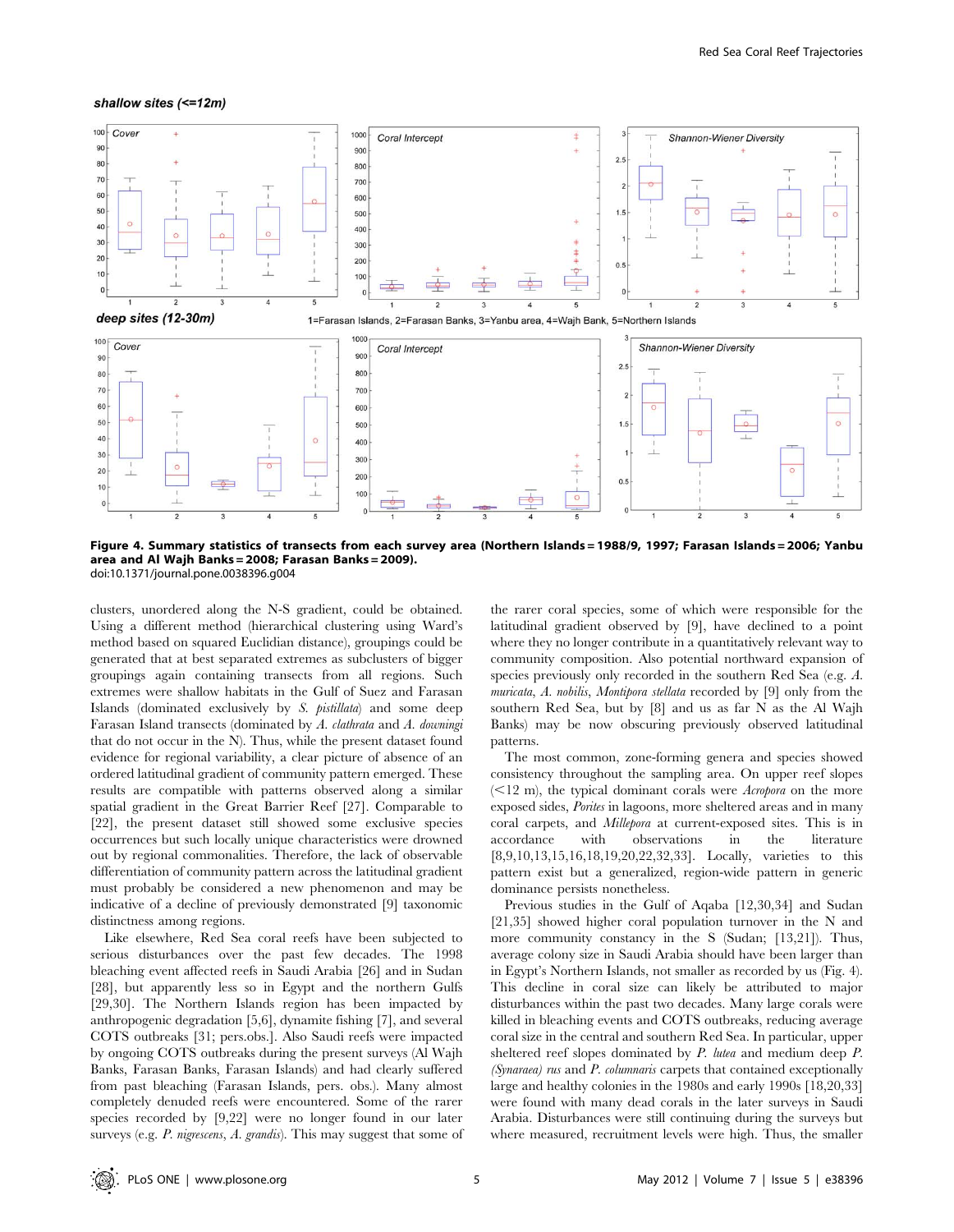average coral size in the later surveys clearly shows the effects of stresses but the unchanged high recruitment rates may also be indicative of community resilience [36].

In conclusion, our study points to potentially increasing community homogenization and decline in average size of coral colonies throughout the Red Sea. These are phenomena that have also been observed in other peripheral seas. Different to the Caribbean, where community homogenization results from loss of dominant species and replacement by novel, but region-wide occurring communities [4], we propose that the mechanism in the Red Sea is one of increasing loss of diversity, particularly of rarer species, and potential distributional (northwards) shifts. The decline in average coral size is ascribed to increased COTS predation, bleaching mortality, and coral diseases. Unchanged recruitment levels, however, suggest that while coral communities may have been subtly altered, they presently still remain resilient to wholesale decline.

#### Methods

Coral communities were sampled on Egyptian and Saudi Arabian offshore reefs between the Gulf of Suez and the Farasan Islands, a latitudinal gradient of  $\sim$ 1700 km, by means of 10m-long line-intercept transects [37],  $2 \times 2$  m squares and 10m-long phototransects. The first dataset was taken on reefs between the southern Gulf of Suez and the Hurghada area, centered on the Northern Islands, in Egypt in January 1988 and 1989 [5,18]. The second set was taken in the same area in 1997 [20]. The third dataset was taken in Saudi Arabia in 2006 (Farasan Islands), 2008 (Yanbu area, Al Wajh Banks) and 2009 (Farasan Banks, [36]) (Fig. 1). During all surveys, transects were placed in a stratified random pattern at depths centered on  $\leq$ 5 m, 10 m, 20 m, 25 m, allowing two meters up or down adjustment to accommodate reef morphology and other constraints during diving. In 1988/9 and 1997, regular line-intercept transects [37] were recorded. Between 2006 and 2009, overlapping photographs along a measuring tape creating  $0.5 \times 10$  m photo-corridors were taken. Images were merged and gridded to unit pixel-size (1 pixel = 1 mm<sup>2</sup>). A line down the center was then taken as the transect-line equivalent and intercepts of all encountered corals were measured to the nearest mm. All transects were recorded and evaluated by the same author (BR), eliminating observer-specific identification or measurement variability. Coral cover information from sites between Hurghada and Ras Banas obtained by visual estimation of cover in  $2\times2$  m sampling squares in 1997 were also used for comparison. Adequacy of transect length and quadrate size had been tested previously [5,18].

For comparison of community pattern based on relative coral cover per species/genus, all individual coral intercepts were pooled per taxonomic unit. To evaluate colony sizes, a dataset of intercept measurements for every single encountered coral was produced. Coral intercept is not a simple measure of coral size (diameter), since neither the position of intercept on the coral, nor the

#### References

- 1. Hoegh-Guldberg O, Mumby PJ, Hooten AJ, Steneck RS, Greenfield P, et al. (2007) Coral reefs under rapid climate change and ocean acidification. Science 318: 1737–1742.
- 2. Cantin NE, Cohen AL, Karnauskas KB, Tarrant AM, McCorkle DC (2010) Ocean warming slows coral growth in the central Red Sea. Science 329: 322–325.
- 3. Carpenter KE, Abrar M, Aeby G, Aronson RB, Banks S, et al. (2008) One third of reef-building corals face elevated extinction risk from climate change and local impacts. Science 321: 560–563.
- 4. Aronson RB, Macintyre IG, Lewis SA, Hilbun NL (2005) Emergent zonation and geographic convergence of coral reefs. Ecology 86: 2586–2600.

distribution function of either the intercepts or of the underlying coral diameters are known. From the datasets of individual coral intercepts, considering them chord-lengths intercepting circles in the plane, the relationship developed by [25]:

$$
D * mean\left|\frac{1}{y}\right| = \frac{\pi}{2}
$$
 (1)

was used to calculate mean diameters of corals (D, approximated as non-overlapping circles of an unknown distribution in the plane) using the harmonic mean of the chord lengths  $y$  (i.e. coral intercepts on transects). Also cumulative intercepts per species can be a useful measure. If intercepts were to markedly decrease among surveys, this, together with calculation of  $D$  (eq. 1) could be counted as indication for decline of large corals. Both approaches were used to evaluate stationarity or change of average coral size. Size distributions of intercepts were corrected for bias following [38]:

$$
f_i = \frac{\frac{2}{D_i} * f_{i(obs)}}{\sum_{j=2}^{n} \frac{2}{D_i} * f_{i(obs)}}\tag{2}
$$

Where  $f_i$  is corrected frequency and  $f_i_{(obs)}$  is the frequency observed in the transects.

Species names were harmonized between surveys to account for different taxonomic interpretations [9,24]. For community analysis, transects were subjected to cluster analysis, the most commonly used method in comparable studies [8,9,15,18,20]. Agglomerative, hierarchical cluster-analysis with Ward's method of linkage and the Euclidian distance metric was preferentially used, or, for reasons of comparability, Jaccard's index for binary (presence/absence) data and group average method of linkage [9]. As indication of clustering quality the cophenetic correlation index, relating to correlation between the original similarities and similarities of samples, was calculated [39]. The closer to unity, the better the dendrogram reflects original among-sample distances. Clusters were chosen to obtain the highest cophenetic index. To characterize individual transects, total cover as the summed intercepts in each transect, average intercept of corals per transect, and Shannon-Weaver diversity were calculated.

Coral recruitment was evaluated from the unbiased [37] counts of corals ,5 cm in transects and also in 2009 in the Farasan Banks by counting all corals  $\leq$ 5 cm diameter within 25 $\times$ 25 cm squares  $(N = 580)$ , five of which were placed haphazardly within the area of a phototransect.

#### Author Contributions

Conceived and designed the experiments: BMR AWB. Performed the experiments: BMR AWB. Analyzed the data: BMR. Contributed reagents/materials/analysis tools: GPR SJP PR. Wrote the paper: BMR.

- 5. Riegl B, Velimirov B (1991) How many damaged corals in Red Sea reef systems? A quantitative srvey. Hydrobiologia 216/217: 249–256.
- Jameson SC, Ammar MSA, Saadalla E, Mostafa HM, Riegl B (2007) A quantitative ecological assessment of diving sites in the Egyptian Red Sea during a period of severe anchor damage: a baseline for estoration and sustainable tourism management. J Sust Tourism 15(3): 309–322.
- 7. Riegl B, Luke KE (1998) Ecological characteristics of dynamited reefs in the northern Red Sea and their relevance to reef rehabilitation. Mar Pollut Bull 37(8–12): 488–498.
- 8. DeVantier L, Turak E, Al-Shaikh K, De'ath G (2000) Coral communities of the central-northern Saudi Arabian Red Sea. Fauna of Arabia 18: 23–66.